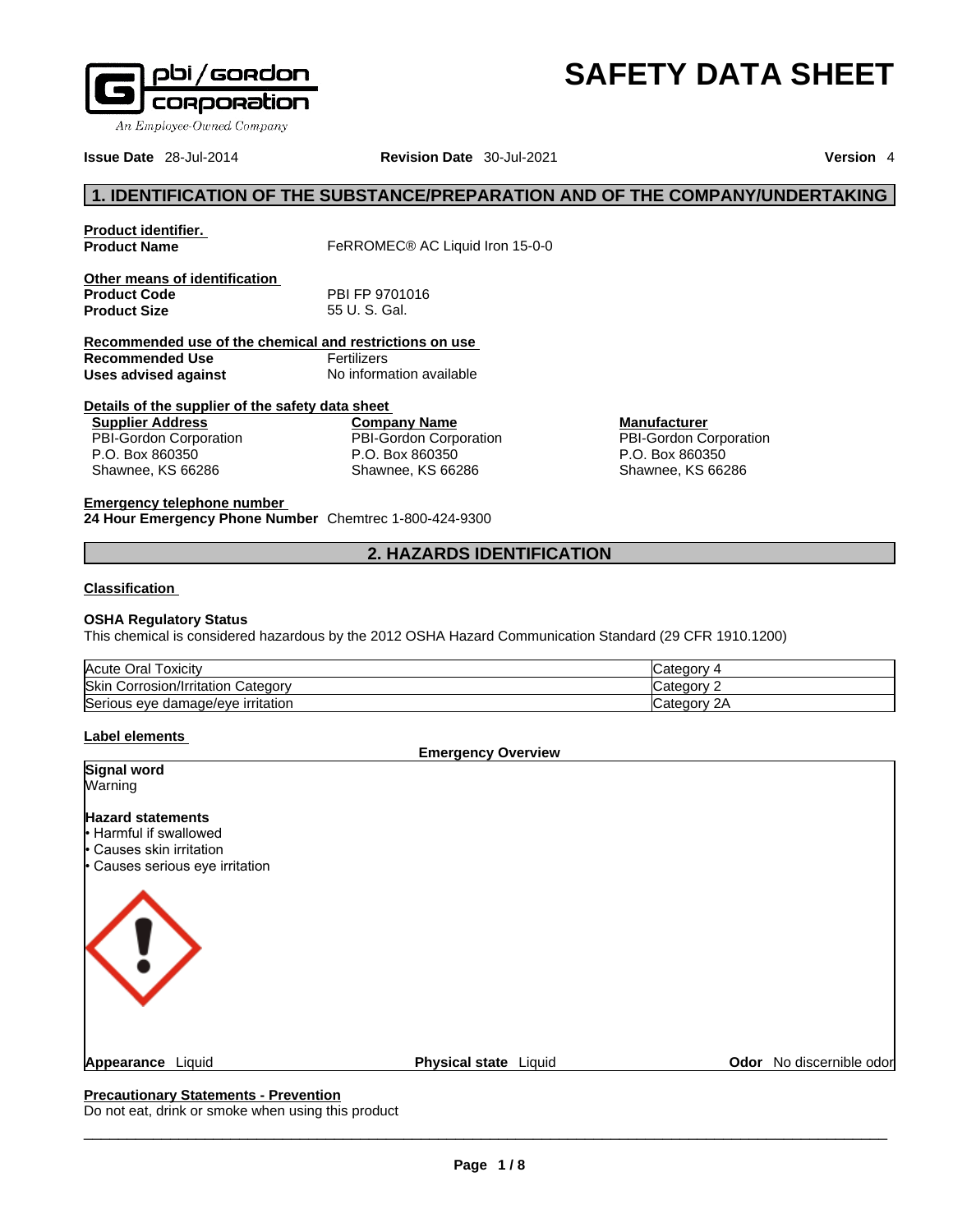Wash face, hands and any exposed skin thoroughly after handling Wear protective gloves/eye protection/face protection

## **Precautionary Statements - Response**

IF IN EYES: Rinse cautiously with water for several minutes. Remove contact lenses, if present and easy to do. Continue rinsing If eye irritation persists: Get medical advice/attention

IF ON SKIN: Wash with plenty of water and soap

If skin irritation occurs: Get medical advice/attention

Take off contaminated clothing and wash it before reuse

IF SWALLOWED: Call a POISON CENTER or doctor if you feel unwell Rinse mouth

### **Precautionary Statements - Disposal**

Dispose of contents/container to an approved waste disposal plant

#### **Hazards not otherwise classified (HNOC)**

Have the product label with you when calling a poison control center or doctor or going in for treatment. You may also contact 1-877-800-5556 for emergency medical treatment advice.

#### **Other information**

Not applicable.

# **3. COMPOSITION/INFORMATION ON INGREDIENTS**

## **Substance**

Not applicable.

#### **Mixture**

| <b>Chemical name</b>         | <b>CAS-No</b> | Weight-% |
|------------------------------|---------------|----------|
| Urea                         | 57-13-6       | 32.61    |
| Ferrous sulfate heptahydrate | 782-63-0      | 29.83    |

\* The exact percentage (concentration) of composition has been withheld as a trade secret.

# **4. FIRST AID MEASURES**

#### **Description of first aid measures**

| <b>General advice</b>                                       | Show this safety data sheet to the doctor in attendance.                                                                                                                                                                                                              |
|-------------------------------------------------------------|-----------------------------------------------------------------------------------------------------------------------------------------------------------------------------------------------------------------------------------------------------------------------|
| Eye contact                                                 | Rinse immediately with plenty of water, also under the eyelids, for at least 15 minutes.<br>Remove contact lenses, if present and easy to do. Continue rinsing. Keep eye wide open<br>while rinsing. Do not rub affected area. If symptoms persist, call a physician. |
| <b>Skin contact</b>                                         | Wash off immediately with soap and plenty of water for at least 15 minutes. Get medical<br>attention if irritation develops and persists.                                                                                                                             |
| <b>Inhalation</b>                                           | Get medical attention immediately if symptoms occur. Remove to fresh air.                                                                                                                                                                                             |
| Ingestion                                                   | Clean mouth with water and drink afterwards plenty of water. Never give anything by mouth<br>to an unconscious person. Do NOT induce vomiting. Call a physician.                                                                                                      |
| Self-protection of the first aider                          | Avoid contact with skin, eyes or clothing. Wear personal protective clothing (see section 8).                                                                                                                                                                         |
| Most important symptoms and effects, both acute and delayed |                                                                                                                                                                                                                                                                       |
| <b>Symptoms</b>                                             | No information available                                                                                                                                                                                                                                              |
|                                                             | Indication of any immediate medical attention and special treatment needed                                                                                                                                                                                            |
| Note to physicians                                          | Treat symptomatically.                                                                                                                                                                                                                                                |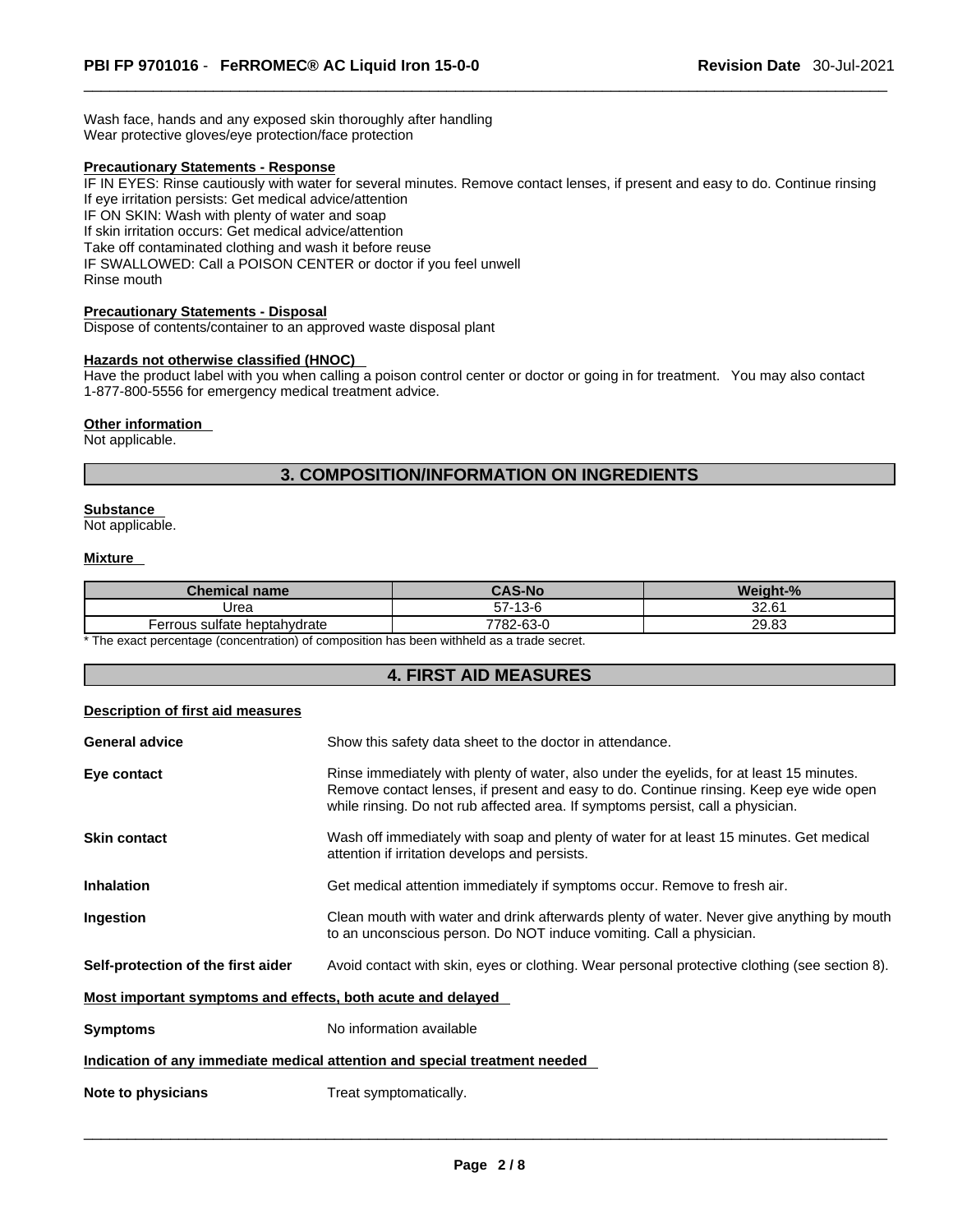|                                                                                                    | <b>5. FIRE-FIGHTING MEASURES</b>                                                                                                                                                                                                                                                                                                                                                                          |
|----------------------------------------------------------------------------------------------------|-----------------------------------------------------------------------------------------------------------------------------------------------------------------------------------------------------------------------------------------------------------------------------------------------------------------------------------------------------------------------------------------------------------|
| <b>Suitable Extinguishing Media</b>                                                                | Use extinguishing measures that are appropriate to local circumstances and the<br>surrounding environment.                                                                                                                                                                                                                                                                                                |
| Unsuitable extinguishing media                                                                     | No information available.                                                                                                                                                                                                                                                                                                                                                                                 |
| Specific hazards arising from the<br>chemical                                                      | In the event of fire and/or explosion do not breathe fumes. Thermal decomposition can lead<br>to release of irritating and toxic gases and vapors.                                                                                                                                                                                                                                                        |
| <b>Explosion data</b><br>Sensitivity to mechanical impact None.<br>Sensitivity to static discharge | None.                                                                                                                                                                                                                                                                                                                                                                                                     |
| Special protective equipment for<br>fire-fighters                                                  | As in any fire, wear self-contained breathing apparatus pressure-demand, MSHA/NIOSH<br>(approved or equivalent) and full protective gear.                                                                                                                                                                                                                                                                 |
|                                                                                                    | <b>6. ACCIDENTAL RELEASE MEASURES</b>                                                                                                                                                                                                                                                                                                                                                                     |
|                                                                                                    | Personal precautions, protective equipment and emergency procedures                                                                                                                                                                                                                                                                                                                                       |
| <b>Personal precautions</b>                                                                        | Ensure adequate ventilation. Avoid contact with skin, eyes or clothing. Use personal<br>protective equipment as required.                                                                                                                                                                                                                                                                                 |
| <b>Environmental precautions</b>                                                                   |                                                                                                                                                                                                                                                                                                                                                                                                           |
| <b>Environmental precautions</b>                                                                   | Prevent entry into waterways, sewers, basements or confined areas Do not flush into<br>surface water or sanitary sewer system Prevent further leakage or spillage if safe to do so<br>Prevent product from entering drains Avoid release to the environment Collect spillage<br>Dispose of contents/container to an approved waste disposal plant See Section 12 for<br>additional ecological information |
| <b>Other information</b>                                                                           | Refer to protective measures listed in Sections 7 and 8.                                                                                                                                                                                                                                                                                                                                                  |
| Methods and material for containment and cleaning up                                               |                                                                                                                                                                                                                                                                                                                                                                                                           |
| <b>Methods for containment</b>                                                                     | Prevent further leakage or spillage if safe to do so.                                                                                                                                                                                                                                                                                                                                                     |
| Methods for cleaning up                                                                            | Pick up and transfer to properly labeled containers.                                                                                                                                                                                                                                                                                                                                                      |
|                                                                                                    | 7. HANDLING AND STORAGE                                                                                                                                                                                                                                                                                                                                                                                   |
| <b>Precautions for safe handling</b>                                                               |                                                                                                                                                                                                                                                                                                                                                                                                           |
| Advice on safe handling                                                                            | Take off contaminated clothing and wash before reuse. Handle in accordance with good<br>industrial hygiene and safety practice. Avoid contact with skin, eyes or clothing. Do not eat,<br>drink or smoke when using this product.                                                                                                                                                                         |
| Conditions for safe storage, including any incompatibilities                                       |                                                                                                                                                                                                                                                                                                                                                                                                           |
| <b>Storage Conditions</b>                                                                          | Keep out of the reach of children. Keep containers tightly closed in a dry, cool and<br>well-ventilated place. Keep in properly labeled containers. Undiluted product is corrosive to<br>mild steel, aluminum, and brass and must be stored and/or shipped in fiberglass,<br>polypropylene, or stainless steel.                                                                                           |
|                                                                                                    | 8. EXPOSURE CONTROLS/PERSONAL PROTECTION                                                                                                                                                                                                                                                                                                                                                                  |

**Control parameters** 

**Exposure Limits**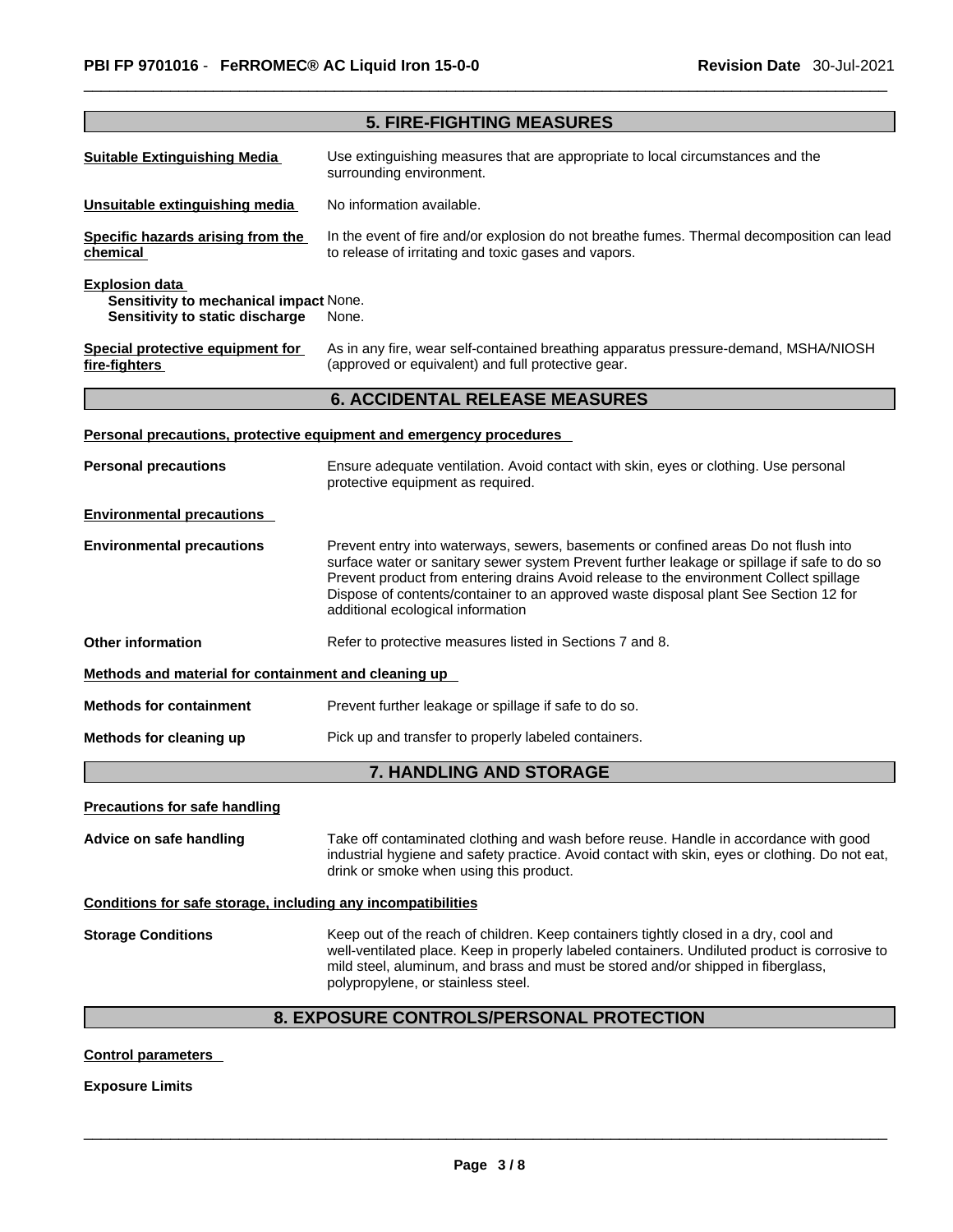| <b>Chemical name</b>                                                  | <b>ACGIH TLV</b>                                           | <b>OSHA PEL</b>                                                                                                                                                                                                                                                                                                                  | <b>NIOSH IDLH</b>           |  |
|-----------------------------------------------------------------------|------------------------------------------------------------|----------------------------------------------------------------------------------------------------------------------------------------------------------------------------------------------------------------------------------------------------------------------------------------------------------------------------------|-----------------------------|--|
| Ferrous sulfate heptahydrate<br>7782-63-0                             | TWA: 1 $mg/m3$ Fe                                          | (vacated) TWA: 1 mg/m <sup>3</sup> Fe                                                                                                                                                                                                                                                                                            | TWA: 1 mg/m <sup>3</sup> Fe |  |
| <b>Other Information</b>                                              | (11th Cir., 1992).                                         | Vacated limits revoked by the Court of Appeals decision in AFL-CIO v. OSHA, 965 F.2d 962                                                                                                                                                                                                                                         |                             |  |
| <b>Appropriate engineering controls</b>                               |                                                            |                                                                                                                                                                                                                                                                                                                                  |                             |  |
| <b>Engineering controls</b>                                           | <b>Showers</b><br>Eyewash stations<br>Ventilation systems. |                                                                                                                                                                                                                                                                                                                                  |                             |  |
| Individual protection measures, such as personal protective equipment |                                                            |                                                                                                                                                                                                                                                                                                                                  |                             |  |
| Eye/face protection                                                   |                                                            | Tight sealing safety goggles.                                                                                                                                                                                                                                                                                                    |                             |  |
| <b>Hand protection</b>                                                |                                                            | Chemical resistant gloves.                                                                                                                                                                                                                                                                                                       |                             |  |
| Skin and body protection                                              |                                                            | Wear long-sleeved shirt, long pants, socks and shoes.                                                                                                                                                                                                                                                                            |                             |  |
| <b>Respiratory protection</b>                                         |                                                            | If exposure limits are exceeded or irritation is experienced, NIOSH/MSHA approved<br>respiratory protection should be worn. Positive-pressure supplied air respirators may be<br>required for high airborne contaminant concentrations. Respiratory protection must be<br>provided in accordance with current local regulations. |                             |  |
| <b>General hygiene considerations</b>                                 | not eat, drink or smoke when using this product.           | Avoid contact with skin, eyes or clothing. Wear suitable gloves and eye/face protection. Do                                                                                                                                                                                                                                      |                             |  |

# **9. PHYSICAL AND CHEMICAL PROPERTIES**

# **Information on basic physical and chemical properties**

| <u>mionialion on basic physical and chemical properties</u> |                                    |                  |
|-------------------------------------------------------------|------------------------------------|------------------|
| <b>Physical state</b>                                       | Liquid                             |                  |
| Appearance                                                  | Liquid                             |                  |
| Color                                                       | Green                              |                  |
| Odor                                                        | No discernible odor                |                  |
| <b>Odor threshold</b>                                       | No information available           |                  |
| <b>Property</b>                                             | Values                             | Remarks • Method |
| рH                                                          | $2.0 - 2.5$                        |                  |
| Melting point/freezing point                                | -5 °C / 23 °F                      |                  |
| Boiling point / boiling range                               | 121 °C / 212 °F<br>$\geq$          |                  |
| <b>Flash point</b>                                          | 96 °C / 199 °F<br>$\geq$           |                  |
| <b>Evaporation rate</b>                                     | $\blacktriangleleft$<br>$\epsilon$ |                  |
| Flammability (solid, gas)                                   | No data available                  | None known       |
| <b>Flammability Limit in Air</b>                            |                                    | None known       |
| <b>Upper flammability limit:</b>                            | No data available                  |                  |
| Lower flammability limit:                                   | No data available                  |                  |
| Vapor pressure                                              | $<$ 17 mm Hg                       |                  |
| Vapor density                                               | >1                                 |                  |
| <b>Specific Gravity</b>                                     | 1.32                               |                  |
| <b>Water solubility</b>                                     | Soluble in water                   |                  |
| Solubility in other solvents                                | No data available                  | None known       |
| <b>Partition coefficient</b>                                | No data available                  | None known       |
| <b>Autoignition temperature</b>                             | No data available                  | None known       |
| Decomposition temperature                                   | No data available                  | None known       |
| <b>Other Information</b>                                    |                                    |                  |
| Liauid Donoity                                              | 11 A nounde/anllon                 |                  |

**Liquid Density Constructs** 11.0 pounds/gallon<br> **Bulk density Constructs No** information avail **No information available**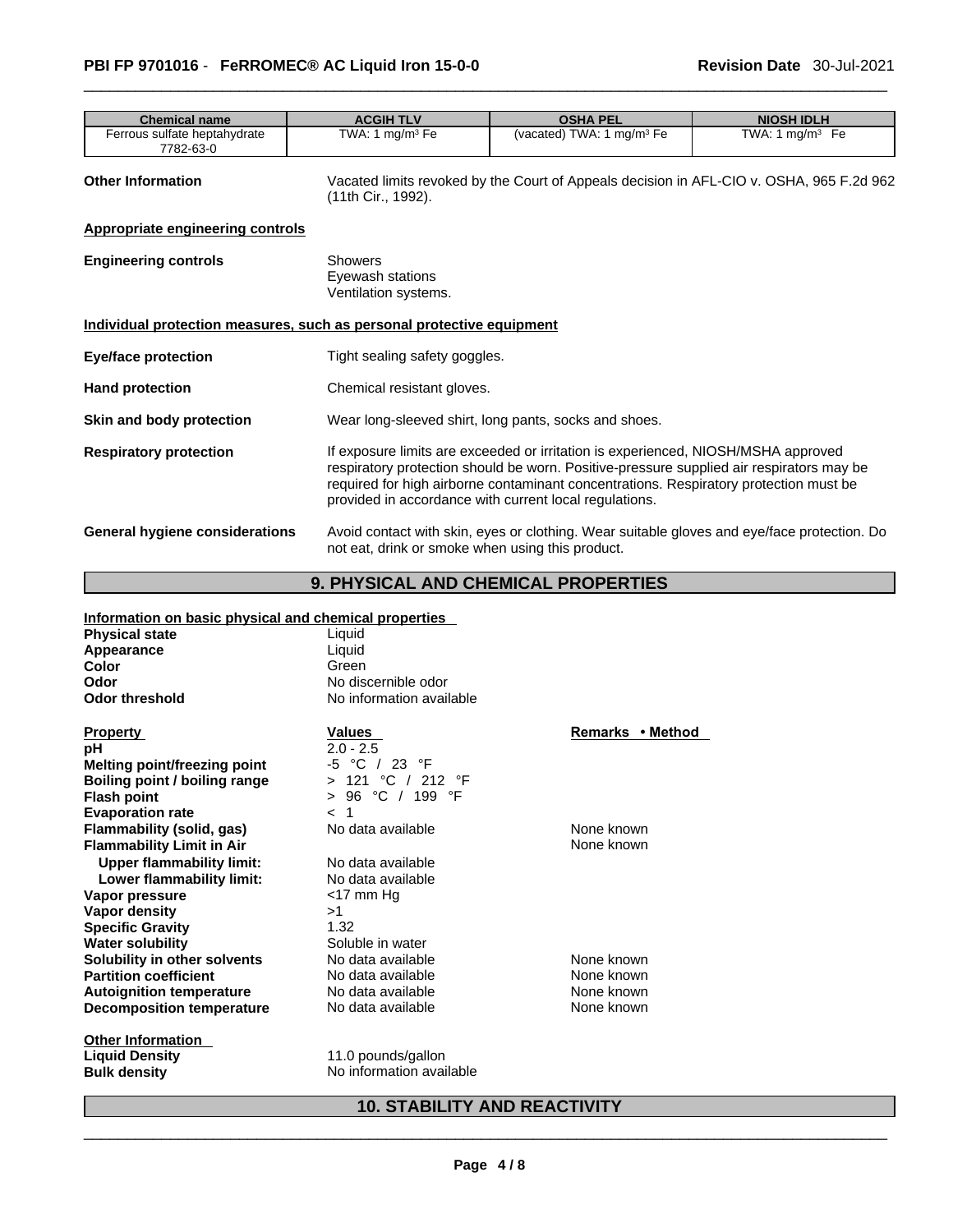## **Reactivity**

No information available.

#### **Stability**

Stable under recommended storage conditions

#### **Possibility of hazardous reactions**

None under normal processing.

# **Hazardous polymerization**

Will not occur.

#### **Conditions to avoid**

Keep out of reach of children. Exposure to air over prolonged periods.

## **Incompatible materials**

Strong bases. Strong oxidizing agents. Avoid contact with unfinished wood products, painted surfaces, or concrete as this product may cause staining.

## **Hazardous decomposition products**

Thermal decomposition can lead to release of irritating and toxic gases and vapors.

# **11. TOXICOLOGICAL INFORMATION**

#### **Information on likely routes of exposure**

**Product Information**

| <b>Inhalation</b>   | May cause irritation of respiratory tract. |
|---------------------|--------------------------------------------|
| Eye contact         | Causes serious eye irritation.             |
| <b>Skin contact</b> | Causes skin irritation.                    |
| Ingestion           | Harmful if swallowed.                      |

| <b>Chemical name</b> | Oral LD50             | <b>Dermal LD50</b> | <b>Inhalation LC50</b> |
|----------------------|-----------------------|--------------------|------------------------|
| Urea                 | (Rat)<br>= 8471 mg/kg |                    |                        |
| $157-13-6$           |                       |                    |                        |

# **Symptoms** related to the physical, chemical and toxicological characteristics

**Symptoms** No information available.

**Acute toxicity**

## **Numerical measures of toxicity - Product Information**

**The following values are calculated based on chapter 3.1 of the GHS document**

| ATEmix (oral)                 | 1535 mg/kg  |
|-------------------------------|-------------|
| ATEmix (dermal)               | 40526 mg/kg |
| ATEmix (inhalation-dust/mist) | 2.9 ma/L    |

## **Unknown Toxicity**

0 % of the mixture consists of ingredient(s) of unknown toxicity

0 % of the mixture consists of ingredient(s) of unknown acute oral toxicity

0 % of the mixture consists of ingredient(s) of unknown acute dermal toxicity

0 % of the mixture consists of ingredient(s) of unknown acute inhalation toxicity (gas)

0 % of the mixture consists of ingredient(s) of unknown acute inhalation toxicity (vapor)

0 % of the mixture consists of ingredient(s) of unknown acute inhalation toxicity (dust/mist)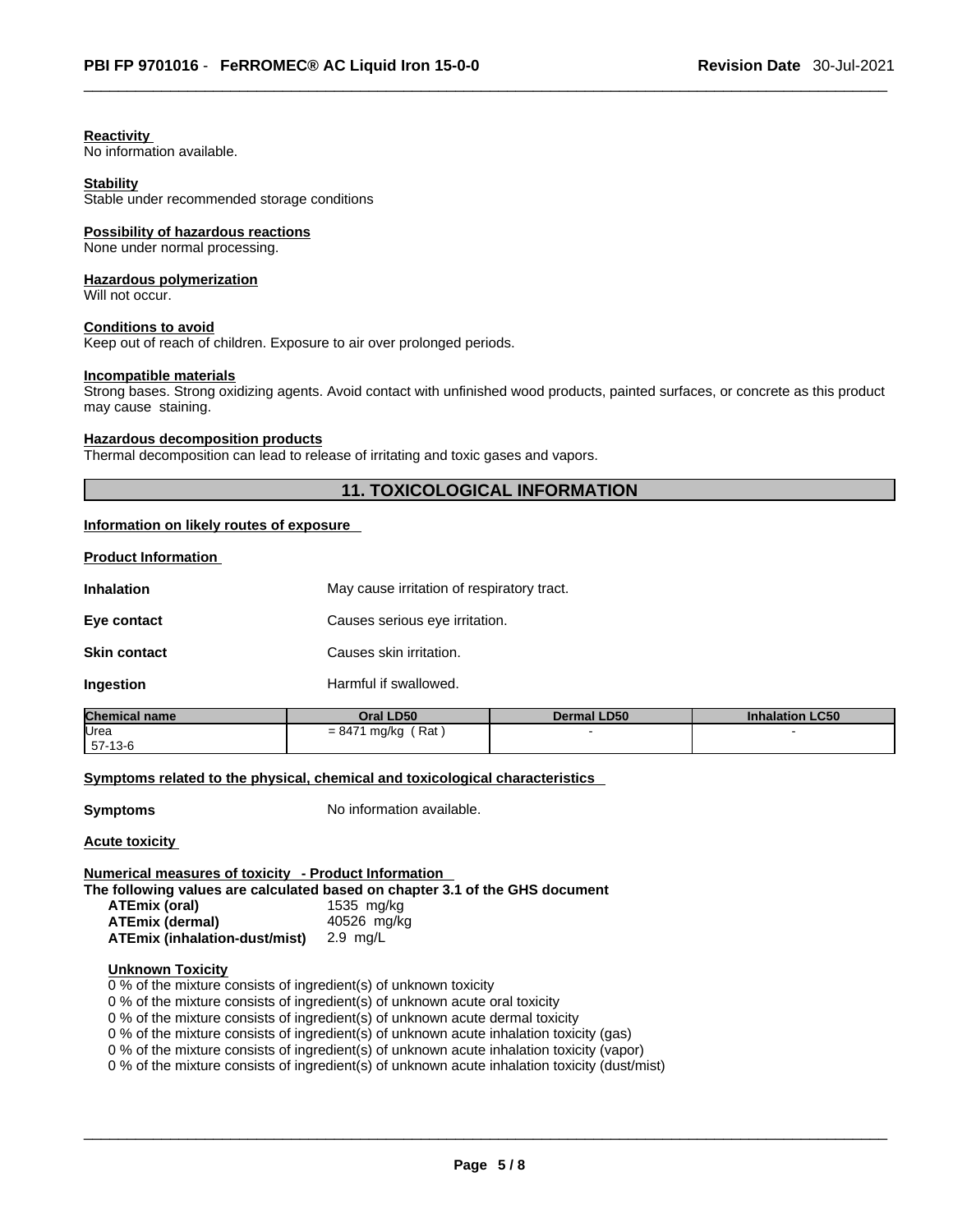| <b>Skin corrosion/irritation</b>  | Causes skin irritation.                                                    |
|-----------------------------------|----------------------------------------------------------------------------|
| Serious eye damage/eye irritation | Causes serious eye irritation.                                             |
| Respiratory or skin sensitization | No information available.                                                  |
| Germ cell mutagenicity            | No information available.                                                  |
| Carcinogenicity                   | No information available.                                                  |
|                                   |                                                                            |
| <b>Reproductive toxicity</b>      | No information available.                                                  |
| <b>STOT - single exposure</b>     | No information available.                                                  |
| <b>STOT - repeated exposure</b>   | No information available.                                                  |
| <b>Target Organ Effects</b>       | Teeth, Liver, Respiratory system, Eyes, Skin, Gastrointestinal tract (GI). |

# **Delayed and immediate effects as well as chronic effects from short and long-term exposure**

# **12. ECOLOGICAL INFORMATION**

| <b>Ecotoxicity</b>                     |                                |                                                                                                                  |                                      |                                              |  |
|----------------------------------------|--------------------------------|------------------------------------------------------------------------------------------------------------------|--------------------------------------|----------------------------------------------|--|
| <b>Chemical name</b>                   | <b>Algae/aquatic plants</b>    | Fish                                                                                                             | <b>Toxicity to</b><br>microorganisms | <b>Crustacea</b>                             |  |
| Urea<br>$57-13-6$                      |                                | 16200 - 18300: 96 h Poecilia<br>reticulata mg/L LC50                                                             |                                      | 3910: 48 h Daphnia magna<br>mg/L EC50 Static |  |
| <b>Persistence and degradability</b>   | No information available.      |                                                                                                                  |                                      |                                              |  |
| <b>Bioaccumulation</b>                 | No information available.      |                                                                                                                  |                                      |                                              |  |
| Other adverse effects                  |                                | No information available.                                                                                        |                                      |                                              |  |
|                                        |                                | <b>13. DISPOSAL CONSIDERATIONS</b>                                                                               |                                      |                                              |  |
| <b>Waste treatment methods</b>         |                                |                                                                                                                  |                                      |                                              |  |
| Waste from residues/unused<br>products | regulations.                   | Disposal should be in accordance with applicable regional, national and local laws and                           |                                      |                                              |  |
| <b>Contaminated packaging</b>          | Do not reuse empty containers. |                                                                                                                  |                                      |                                              |  |
|                                        |                                | <b>14. TRANSPORT INFORMATION</b>                                                                                 |                                      |                                              |  |
| Note:                                  |                                | Products under 305 gallons not regulated by DOT. Below are<br>designations for products over 305 gallons. See RQ |                                      |                                              |  |
| <u>DOT</u>                             |                                | Not regulated                                                                                                    |                                      |                                              |  |
| Not regulated<br><b>TDG</b>            |                                |                                                                                                                  |                                      |                                              |  |
| MEX                                    | Not regulated                  |                                                                                                                  |                                      |                                              |  |
| ICAO (air)                             | Not regulated                  |                                                                                                                  |                                      |                                              |  |
| <b>IATA</b>                            | Not regulated                  |                                                                                                                  |                                      |                                              |  |
| Not regulated<br><b>IMDG</b>           |                                |                                                                                                                  |                                      |                                              |  |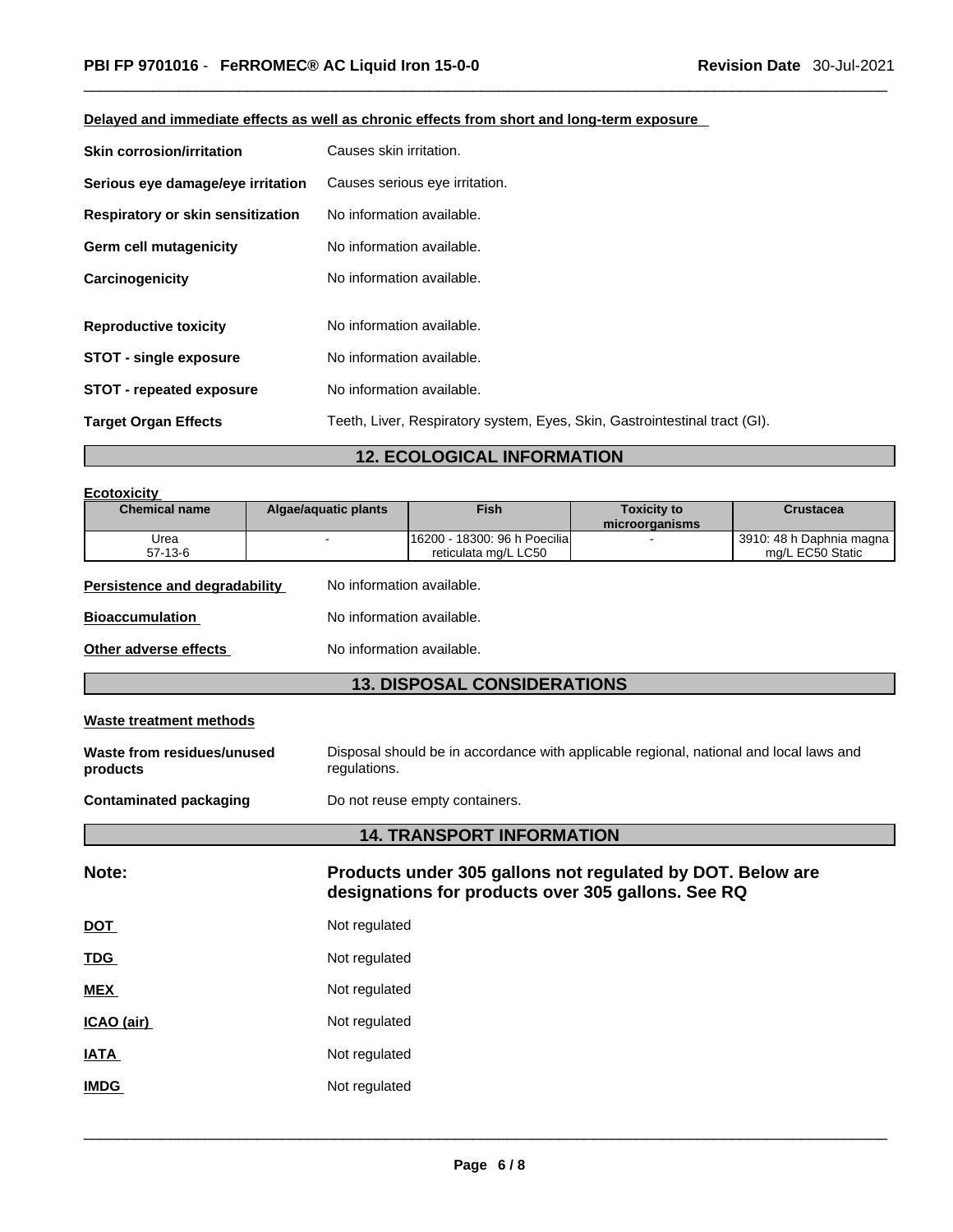# **15. REGULATORY INFORMATION**

## **U.S. EPA Label Information**

## **EPA Pesticide Registration Number** Not applicable

| <b>International Inventories</b> |                   |
|----------------------------------|-------------------|
| <b>TSCA</b>                      | Listed            |
| <b>DSL/NDSL</b>                  | <b>Not Listed</b> |
| <b>EINECS/ELINCS</b>             | <b>Not Listed</b> |
| <b>ENCS</b>                      | Listed            |
| <b>IECSC</b>                     | Listed            |
| <b>KECL</b>                      | Not Listed        |
| <b>PICCS</b>                     | Listed            |
| <b>AICS</b>                      | Listed            |

 **Legend:** 

**TSCA** - United States Toxic Substances Control Act Section 8(b) Inventory

**DSL/NDSL** - Canadian Domestic Substances List/Non-Domestic Substances List

 **EINECS/ELINCS** - European Inventory of Existing Chemical Substances/European List of Notified Chemical Substances

**ENCS** - Japan Existing and New Chemical Substances

**IECSC** - China Inventory of Existing Chemical Substances

**KECL** - Korean Existing and Evaluated Chemical Substances

**PICCS** - Philippines Inventory of Chemicals and Chemical Substances

**AICS** - Australian Inventory of Chemical Substances

## **US Federal Regulations**

#### **SARA 313**

Section 313 of Title III of the Superfund Amendments and Reauthorization Act of 1986 (SARA). This product does not contain any chemicals which are subject to the reporting requirements of the Act and Title 40 of the Code of Federal Regulations, Part 372.

# **SARA 311/312 Hazard Categories**

Should this product meet EPCRA 311/312 Tier reporting criteria at 40 CFR 370, refer to Section 2 of this SDS for appropriate classifications.

#### **CWA** (Clean Water Act)

This product contains the following substances which are regulated pollutants pursuant to the Clean Water Act (40 CFR 122.21 and 40 CFR 122.42).

| <b>Chemical name</b>         | <b>CWA - Reportable</b><br>Quantities | <b>CWA - Toxic Pollutants</b> | <b>CWA - Priority Pollutants</b> | <b>CWA - Hazardous</b><br><b>Substances</b> |
|------------------------------|---------------------------------------|-------------------------------|----------------------------------|---------------------------------------------|
| Ferrous sulfate heptahydrate |                                       |                               |                                  |                                             |
| 7782-63-0                    |                                       |                               |                                  |                                             |

## **CERCLA**

This material, as supplied, contains one or more substances regulated as a hazardous substance under the Comprehensive Environmental Response Compensation and Liability Act (CERCLA) (40 CFR 302).

| <b>Chemical name</b>         | <b>Hazardous Substances RQs</b> | <b>Extremely Hazardous Substances RQs</b> |
|------------------------------|---------------------------------|-------------------------------------------|
| Ferrous sulfate heptahydrate | 1000 lb                         |                                           |
| 7782-63-0                    |                                 |                                           |

## **US State Regulations**

# **U.S. State Right-to-Know Regulations**

#### **US State Regulations**

| <b>Chemical name</b>                      | <b>New Jersey</b> | <b>Massachusetts</b> | Pennsylvania |
|-------------------------------------------|-------------------|----------------------|--------------|
| Ferrous sulfate heptahydrate<br>7782-63-0 |                   |                      |              |
| Trade Secret                              |                   |                      |              |